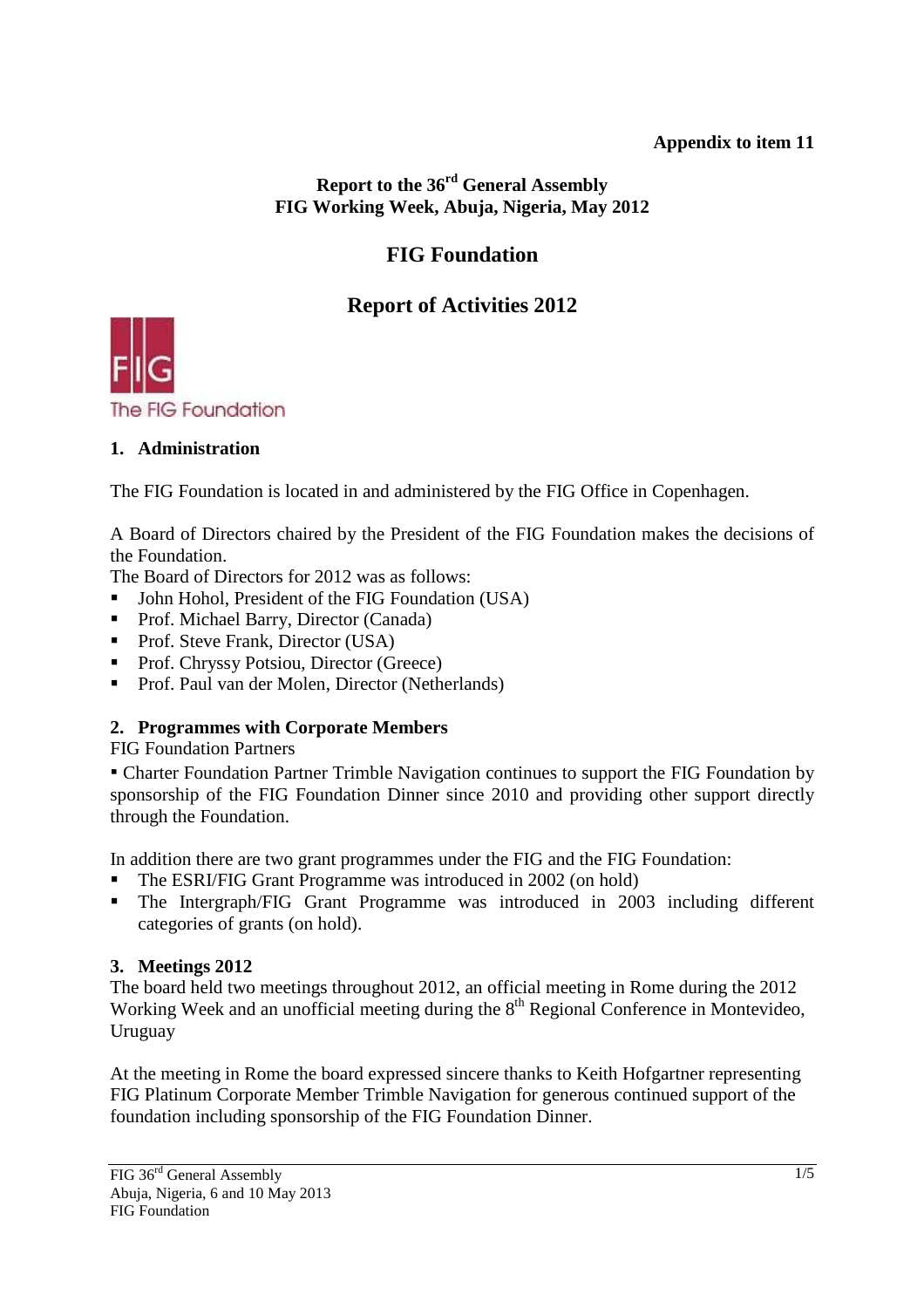At the meeting FIG President CheeHai Teo was present to discuss various issues, among other things, how FIG Foundation may assist in spreading out some of the information that FIG knowledge bank consists of.

FIG Permanent Institution on History (IIHSM) represented by Jan de Graeve was invited due to the fact that, today, there is no book about the history of surveying available in English. There are books on parts of the surveying history but nothing that includes the full history. Therefore Jan de Graeve asked the Board to consider help with the realization of such a book. Target group will be mainly university students however it could be interesting for the whole surveying community.

The Board of the Foundation had a discussion on possible categories of other applications to fund:

- a) Research grants (which would be available to everyone, to be applied for using a 1 page standard application),
- b) Fellowships (primarily to developing countries, but should not be awarded to same person twice)
- c) Scholarships
- d) Separate travel grants (of up a few hundred EUR).

# **4. Grants 2012**

FIG Foundation had decided to publish a 2012 FIG Foundation Academic Research Grants to provide for research grants of up to 20,000 euros spread over two years. The grants were intended to researchers representing countries which on the World Bank list are rated as low or lower middle income countries. At the deadline, FIG had received 8 applications of which two continued to a second round. At the meeting FIG Foundation Board decided not to grant any of the two with the FIG Foundation Academic Research Grant but re-published the call for grants for a new round. These grants should be decided upon in 2013.

FIG Foundation also decided on announcing a PhD Scholarship to help a PhD student in the final stage of the study, i.e. to someone who has a dissertation ready to publish. According to the statutes of the Foundation the PhD grants were intended to applicants who on the World Bank list are rated as low or lower middle income countries. Unfortunately, none of the received applications met the demands of the scholarship, and it was therefore decided to withdraw the scholarship.

The FIG Foundation decided at the 2011 FIG Working Week in Marrakech, Morocco to fully fund FIG Foundation Young Surveyor Fellowships for four young surveyors from developing countries to attend and participate in the 1<sup>st</sup> FIG Young Surveyors Conference and FIG Working Week in Rome. The four fellowships were awarded to:

- Rizqi Abdulharis (Indonesia)
- **Luther Matonthu (Tanzania)**
- Aliona Scutelnic (Moldova)
- Ronald Ssegendo (Uganda)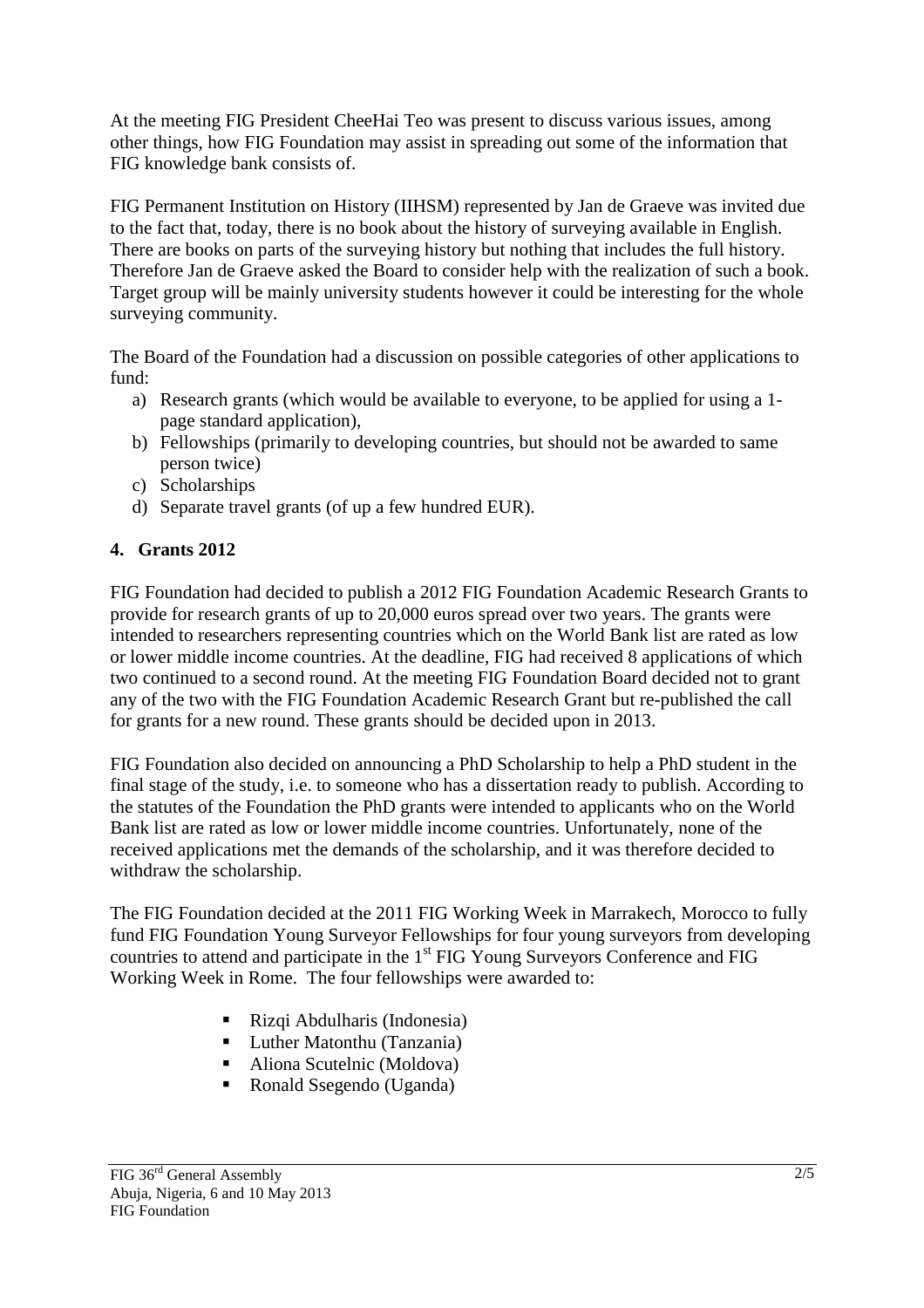Additional support was provided to Kate Fairlie, Chair of the FIG Young Surveyors Network and Organizer of the 1<sup>st</sup> FIG Young Surveyors Conference to attend and participate in the conference and working week in Rome.

Encouraged by the success of the first FIG Young Surveyors Conference and the enthusiastic participation of 120+ young surveyors from over 40 countries at both the conference and working week, the FIG Foundation Board of Directors decided to provide additional funds to support FIG Young Surveyor Network (YSN) activities in 2012. All awards were made by application. These included:

Young Surveyor participation at African Task Force Workshop in Ghana, September 2012, 7 grants:

- Yusuf Aro-Lambo (Nigeria)
- Kate Fairlie (Australia)
- Luther Matontu (Tanzania)
- Leah Njuguna (Kenya)
- Adama Sarr (Senegal)
- Ronald Ssegando (Uganda)
- Benedicta Ugwulebo (Nigeria)

Young Surveyors participation in FIG Regional Conference 2012, November 2012 in Montevideo, Uruguay, 5 grants:

- **Kate Fairlie (Australia)**
- Thobias Furlanetti (Brazil)
- Genique J Kemp (Bahamas)
- Melissa Robert (Uruguay)
- Eva-Maria Unger (Austria)

2000 EUR in support to the CNGeGL two-week course for Young Surveyors: "IV International Training Course in Topography for Young Surveyors" which took place in September 2012 in Spain. Funds were also provided to Eva-Maria Unger, Secretary of the FIG Young Surveyors Network, to attend the opening of the course to make a presentation about the YSN and FIG.

Altogether 26,417 EUR was spent in 2012.

#### **5. Donations in 2012**

| Rome:                                  | EUR       |
|----------------------------------------|-----------|
| Voluntary donations                    | 2,090.00  |
| Foundation Dinner and registration fee | 16.717.00 |
| <b>Total Rome</b>                      | 18,807.00 |

#### **Other donations**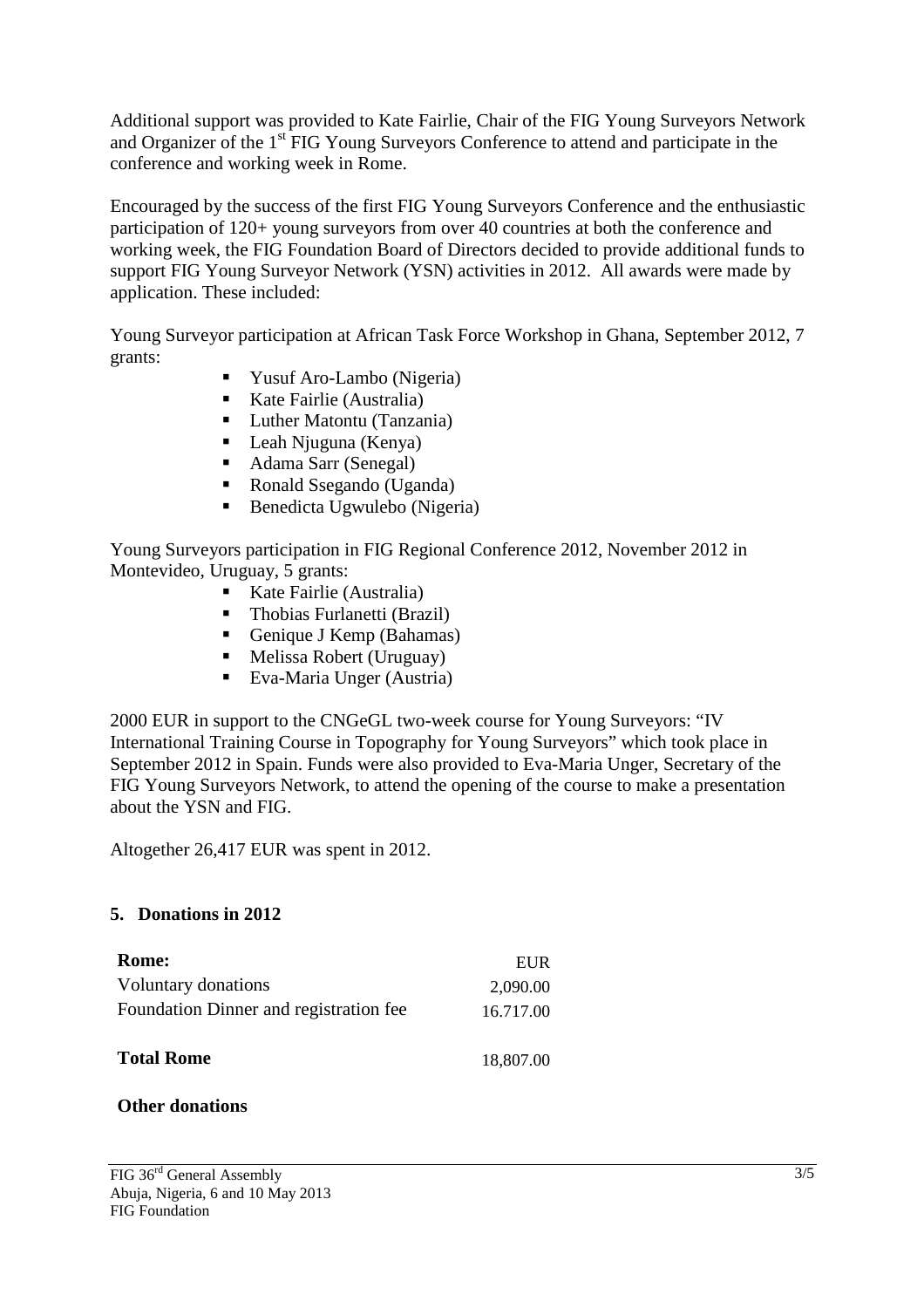| Trimble donation Uruguay          | 5,000.00  |
|-----------------------------------|-----------|
| Ives Foundation (USD 5000.00)     | 3,600.00  |
| Interest                          |           |
| Interest 2012                     | 3,885.00  |
| <b>Income FIG Foundation 2012</b> | 31,292.00 |

#### **The voluntary donations from the FIG Working Week in Rome were as follows:**

1 x 300 EUR Lugard Idoghomwenyi Edegbe, Nigeria

3 x 200 EUR Fesowola Akintoye, Nigeria Jacob odeh Ehiorobo, Nigeria John Hohol, United States

1 x 150 EUR Chime Ugochukwu, Nigeria

4 x 100 EUR Stig Enemark, (Hon Pres), Denmark Kate Fairlie, Australia Robert Foster (Hon. Pres.), United States Jerome (Jerry) Ives (Hon. Memb.), United States

Smaller amounts received (21 donations) were from: Thomas Dabiri Vincent Nwokoro. Nwafor Ezeani Olajugba Oluropo David Oluwamotemi Helge Onsrud (Hon. Memb.) Sani Nuhu Juha Talvitie Ibrahim Usman Jibril Stephen Djaba Henning Elmstroem Louisa Jansen Jürg Kaufmann (Hon. Memb.) Christiaan Lemmen Paul van der Molen (Hon. Memb.) Dorine Burmanje Julius Marete Andrew Mangua Leonie Newnham Robert Sinkner

FIG 36rd General Assembly Abuja, Nigeria, 6 and 10 May 2013 FIG Foundation